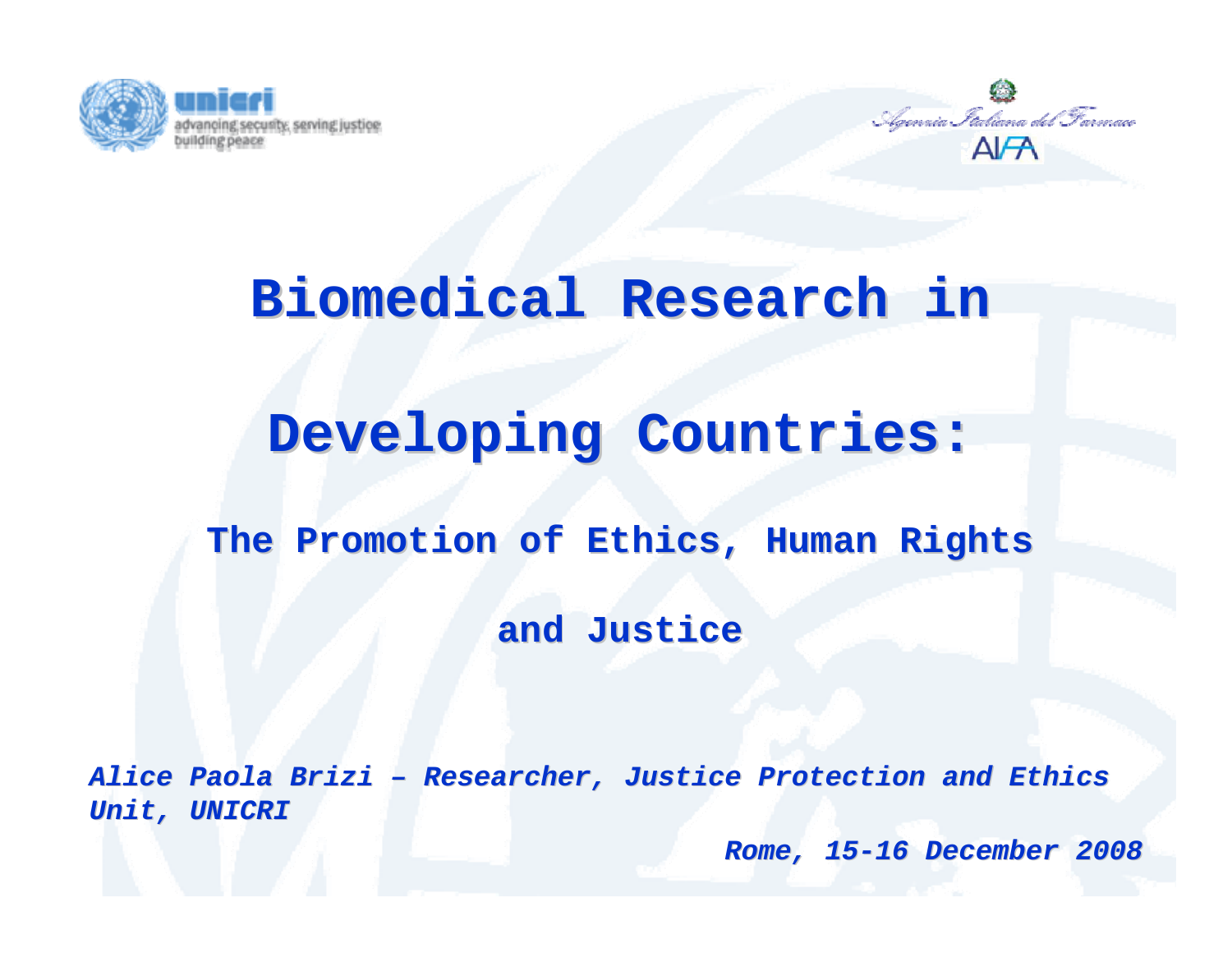



# **The state of legislation regarding ethics in biomedicine and the ethical review capacity in Africa**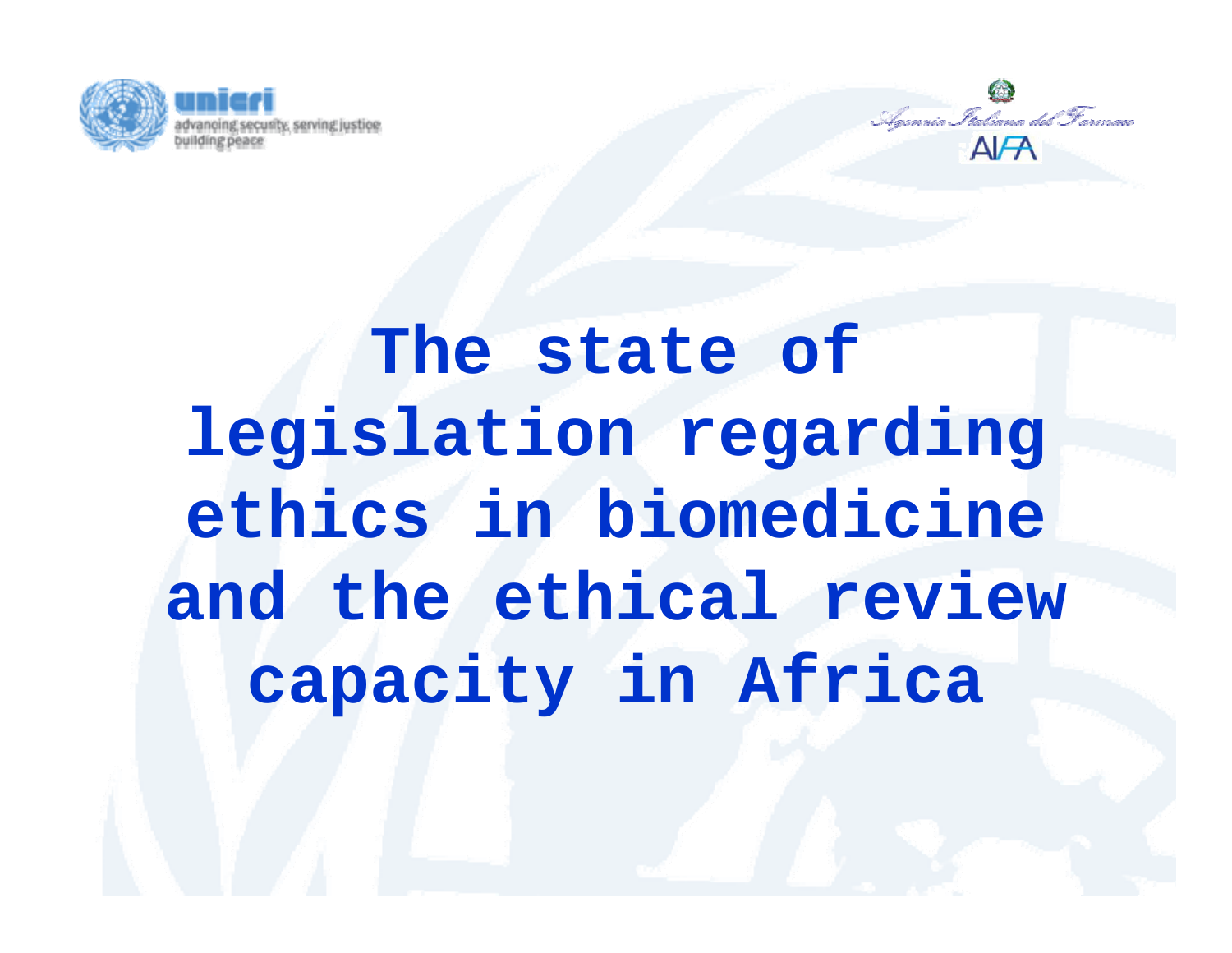



#### Number of US sponsored drug research abroad increased 16 times from 1990 to 1999

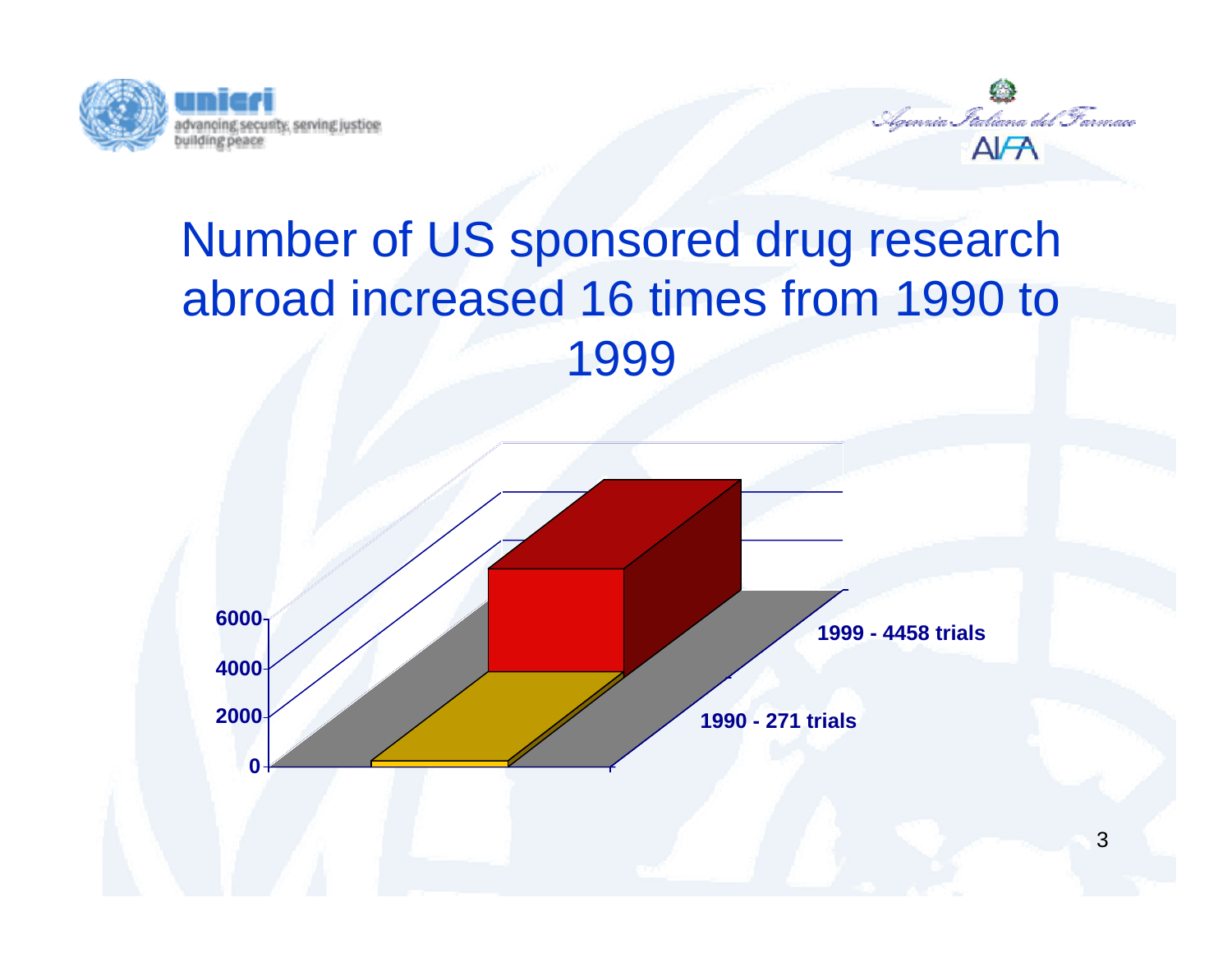



#### Most important documents in the field of protection of clinical research participants

- The Nuremberg Code 1947
- The Declaration of Helsinki 1975
- Belmont Report 1974
- CIOMS Guidelines 1982 Rev. 2002
- ICH Guidelines for Good Clinical Practice 1990
- UNESCO Universal Declaration on Bioethics and Human Rights 2005
- WHO, UNAIDS, TDR Standard Operating **Procedures**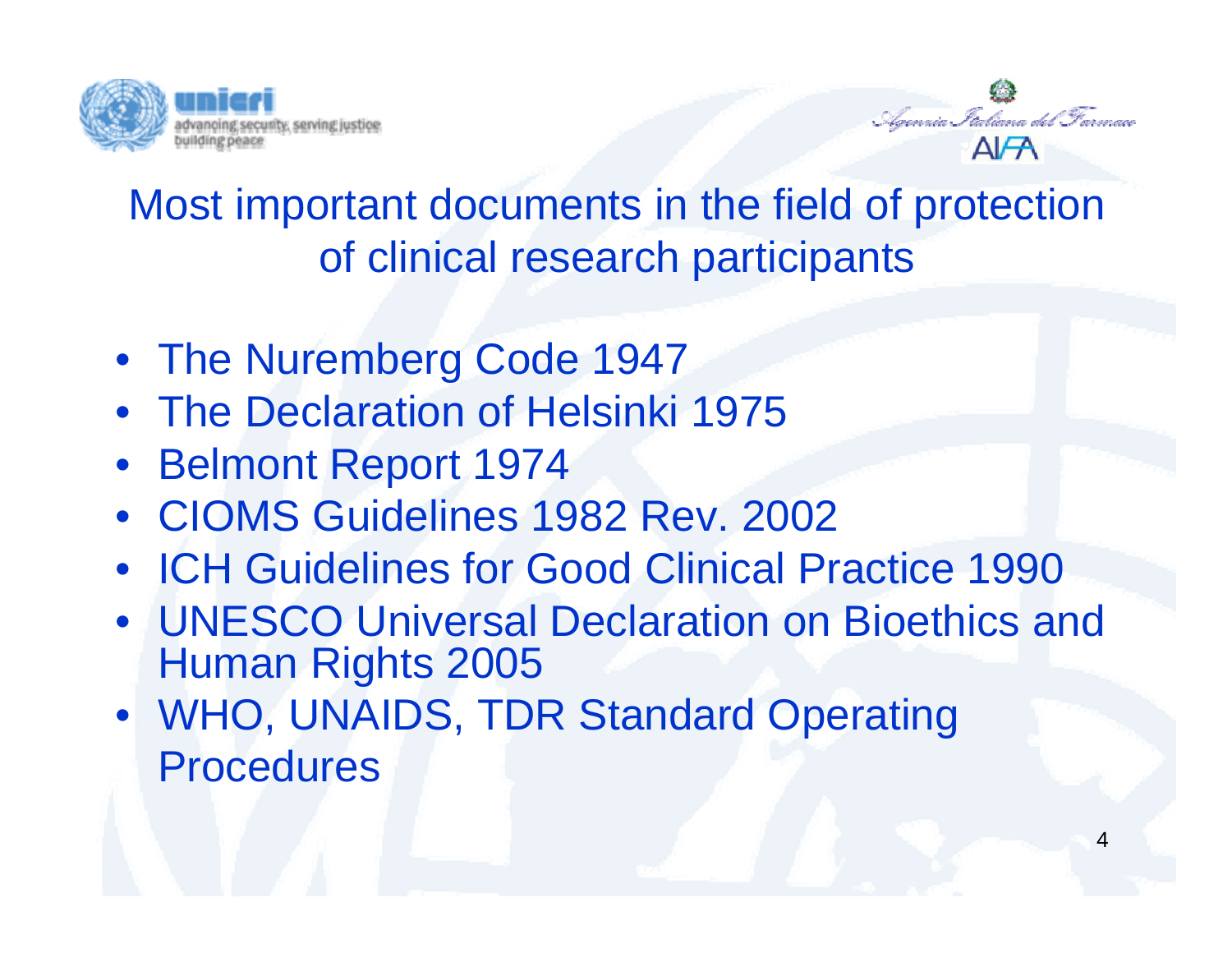



5

Even if international ethical standards lay down the general ethical principles, they are considered limited in scope, limited by their voluntary compliance and by individual interpretation of three basic principles of:

- Beneficence
- Non-maleficence
- $\bullet$ **Justice**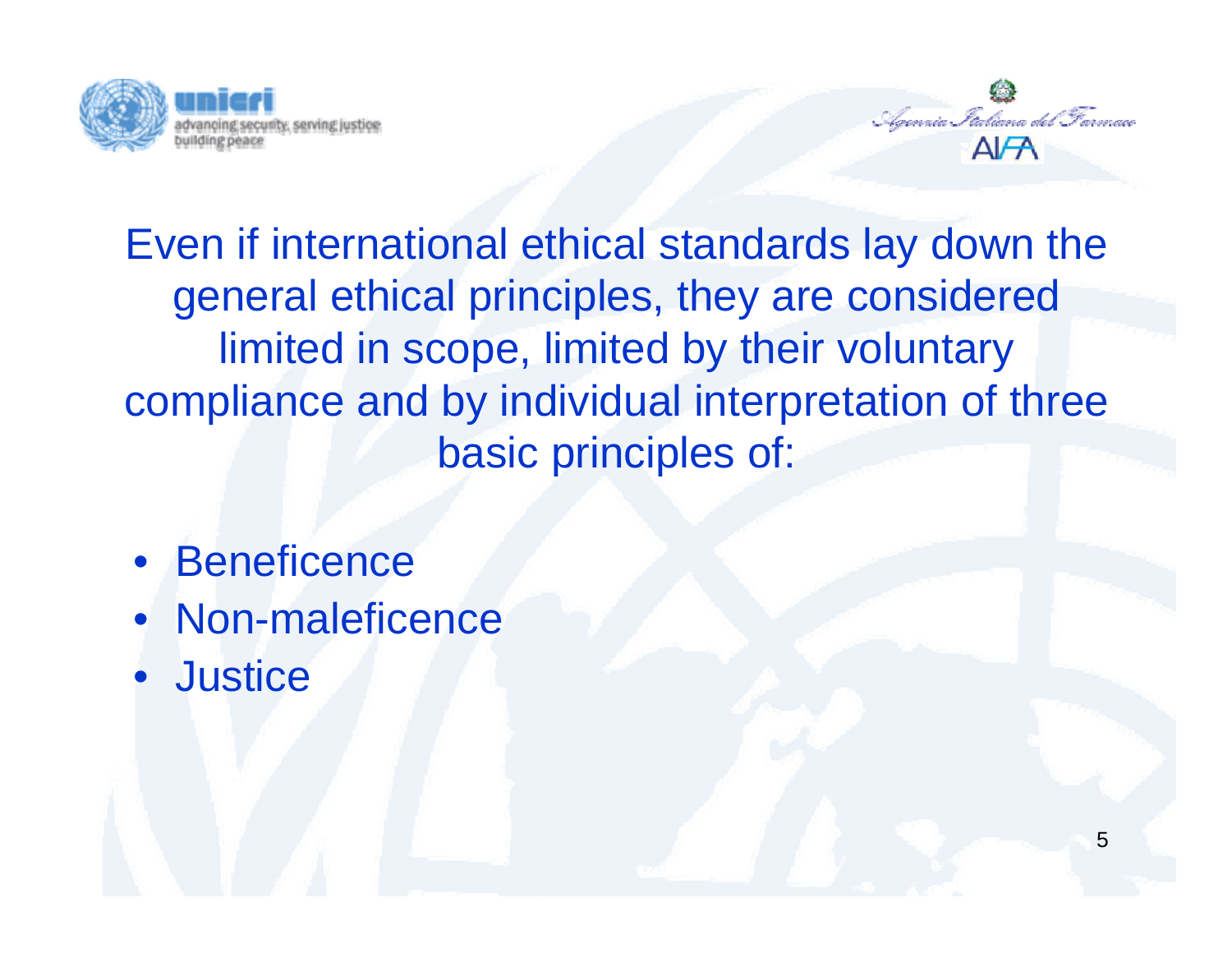



### The importance of RECs is fundamental in ensuring the protection of the dignity, the rights, the safety and well-being of participants in clinical research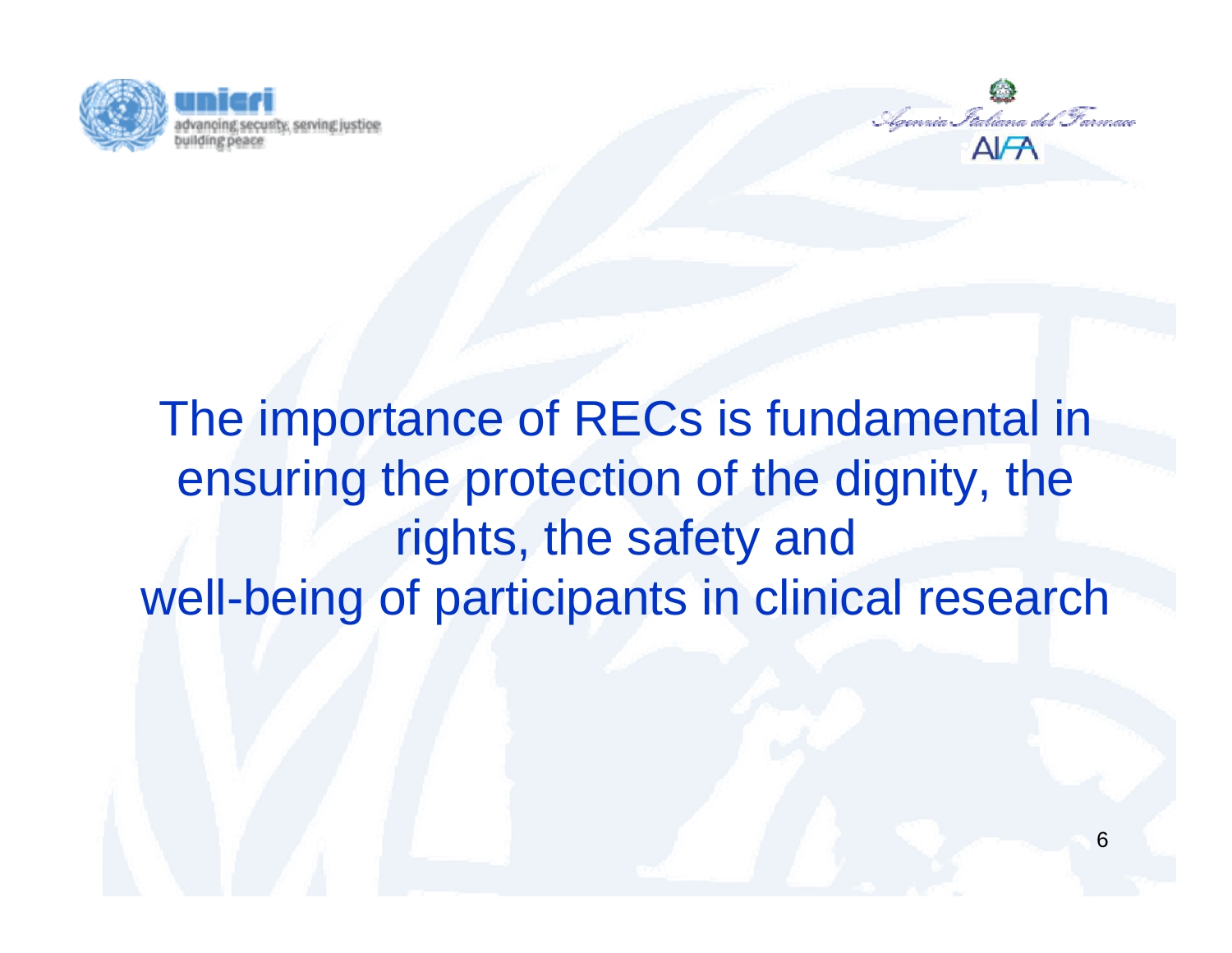



- $\bullet$  Kilama W.L., "Equipping Africa's researchers for global collaboration",, Science and Development Network, 2003
- $\bullet$  Hyder A.A., Wali S.A., Khan A.N. et al., "Ethical review of health research: a perspective from developing countries researchers", J.Med. Ethics, 30:68-72, 2004
- $\bullet$  Elsayed D.E.M., "Assessment of the ethical review process in Sudan", Developing World Bioethics, 4 (2):154-159, 2004
- $\bullet$  Kirigia J.M., Wambebe C., Baba-Moussa A., "Status of national research bioethics committees in the WHO African Region", BMC Medical Ethics, 6-10, 2005
- $\bullet$  "Final Report: networking for ethics on biomedical research in Africa (NEBRA)", NEBRA, 2006
- $\bullet$  Kass N., Hyder A.A., Ajuwon A., Appiah-Poku J., Barsdorf N. et al. "The structure and function of research ethics committees in Africa: a case study", PLOS Med 4(1):e3, 2007
- $\bullet$  Moodley K., Myer L. "Health research ethics committees in South Africa: 12 years into democracy", BMC Medical Ethics 8 (1), 2007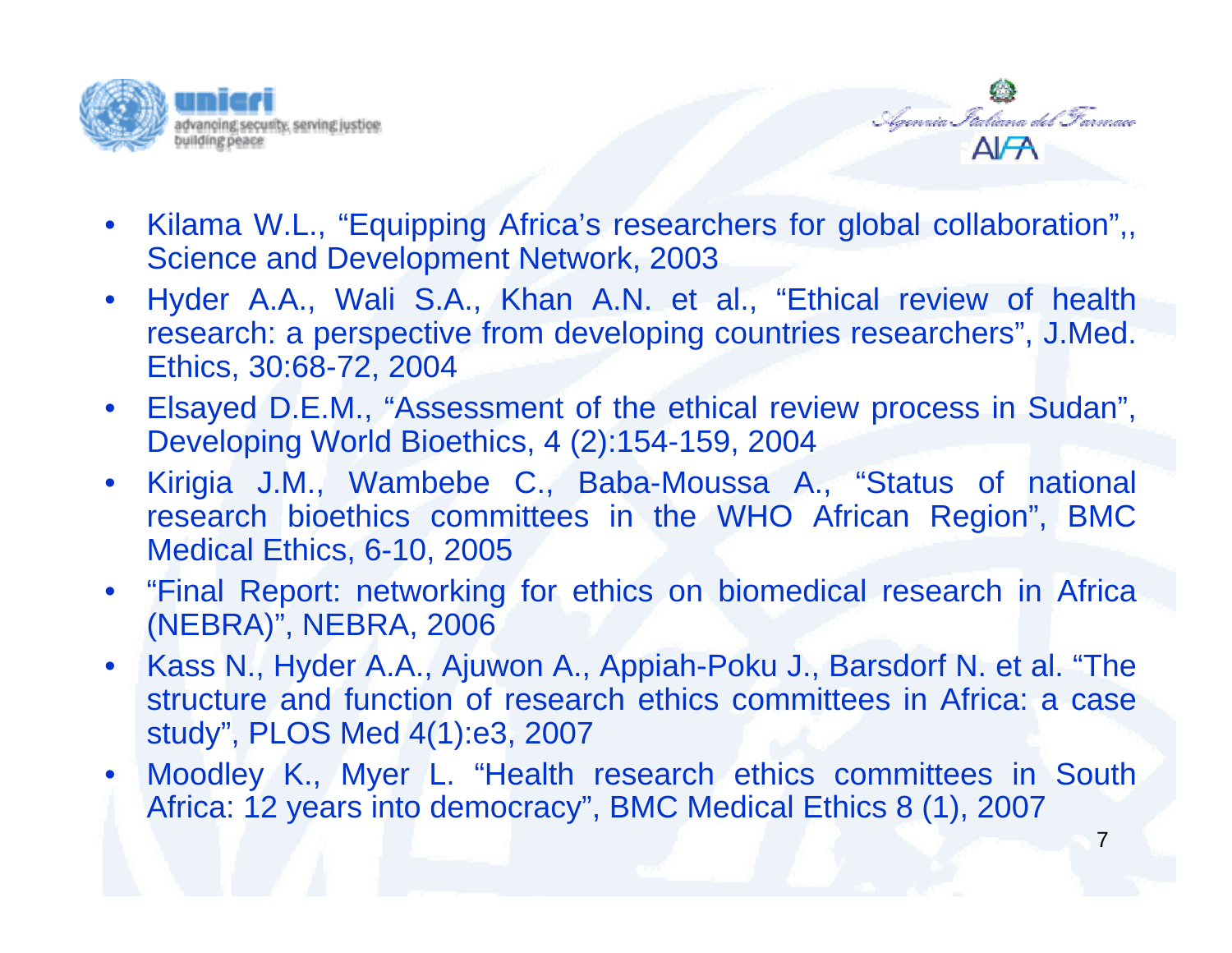



8

### Main challenges in the protection of the health research participants:

- Lack of specific laws and legislation, guidelines and good governance
- Lack of the independence of RECs
- • Imbalanced REC composition - importance of lay members, gender balance
- Lack of the ethical training of RECs members
- •Inadequate funding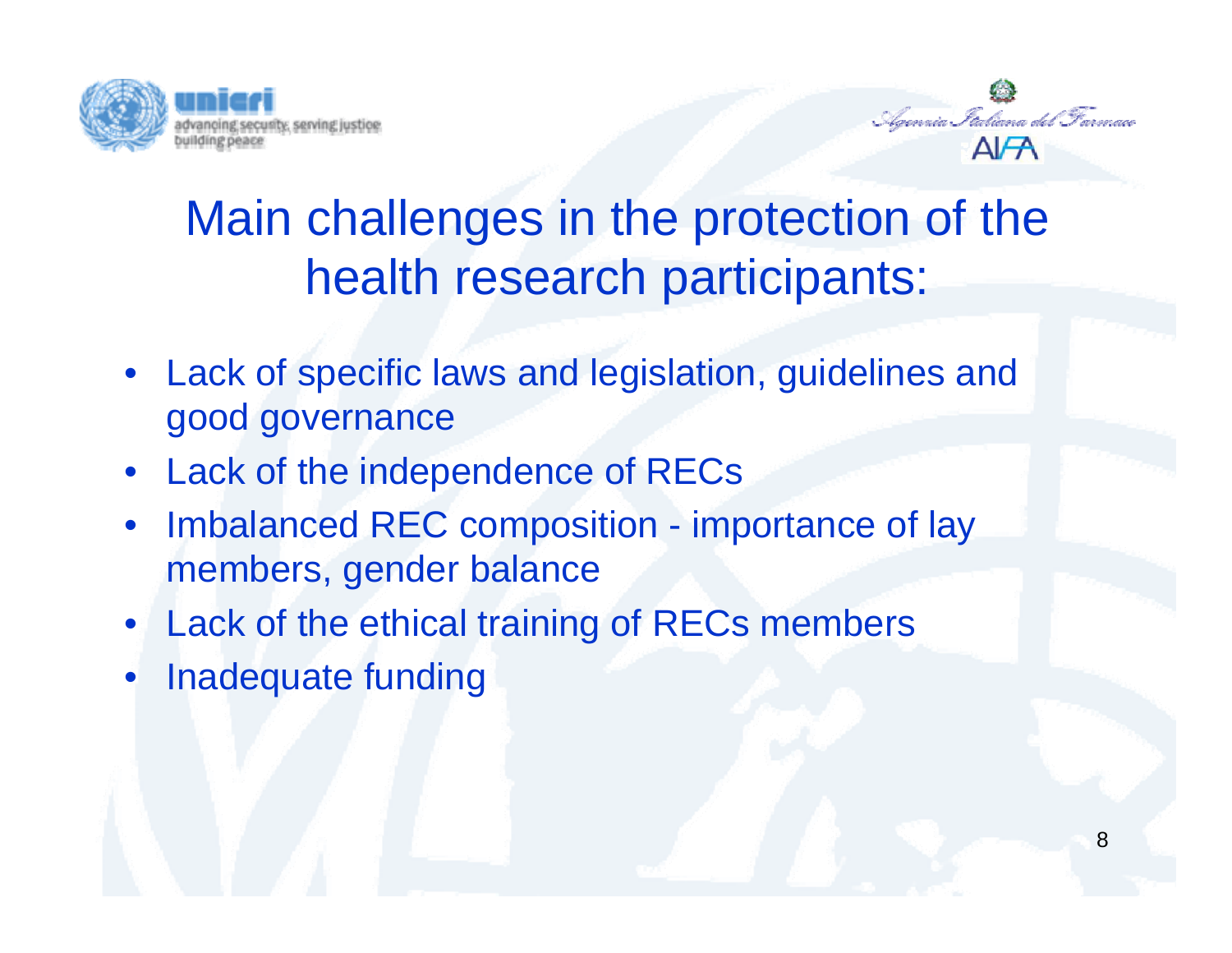



#### Three questions for the Country Information **Sheet**

- 1) Existence of national specific legislation on ethics in biomedical research
- 2) Existence of national specific guidelines or standard operating procedures (SOPs) concerning ethics in clinical research
- 3) Presence of national or institutional research ethics committees reviewing biomedical research with human participants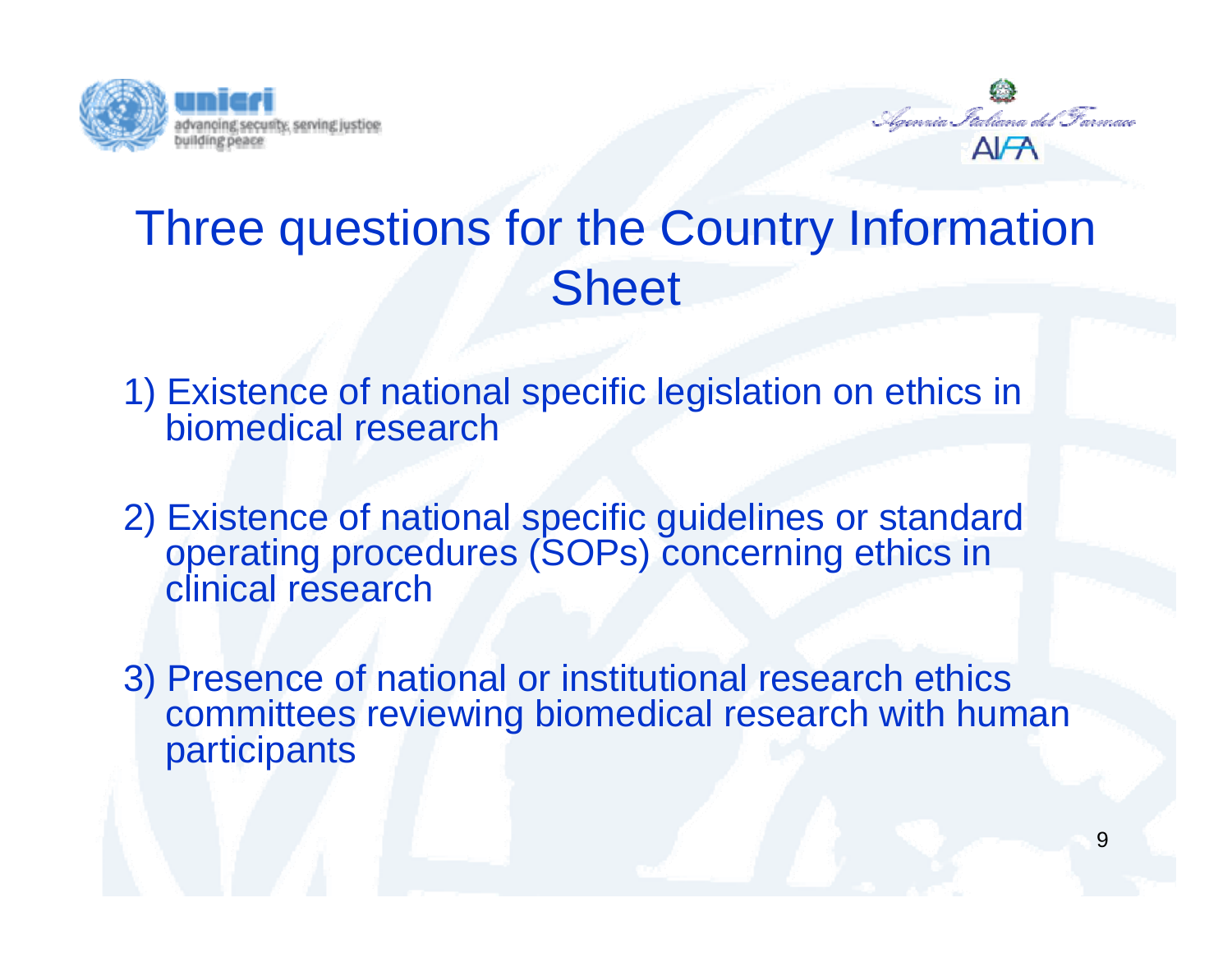



#### Three options for responses to the three questions

- YES, if enough evidence was to be found, to justify a positive response.
- NO, if enough evidence was to be found, to justify a negative response.
- NOT AVAILABLE, if the information collected was not sufficient to formulate a positive or a negative response.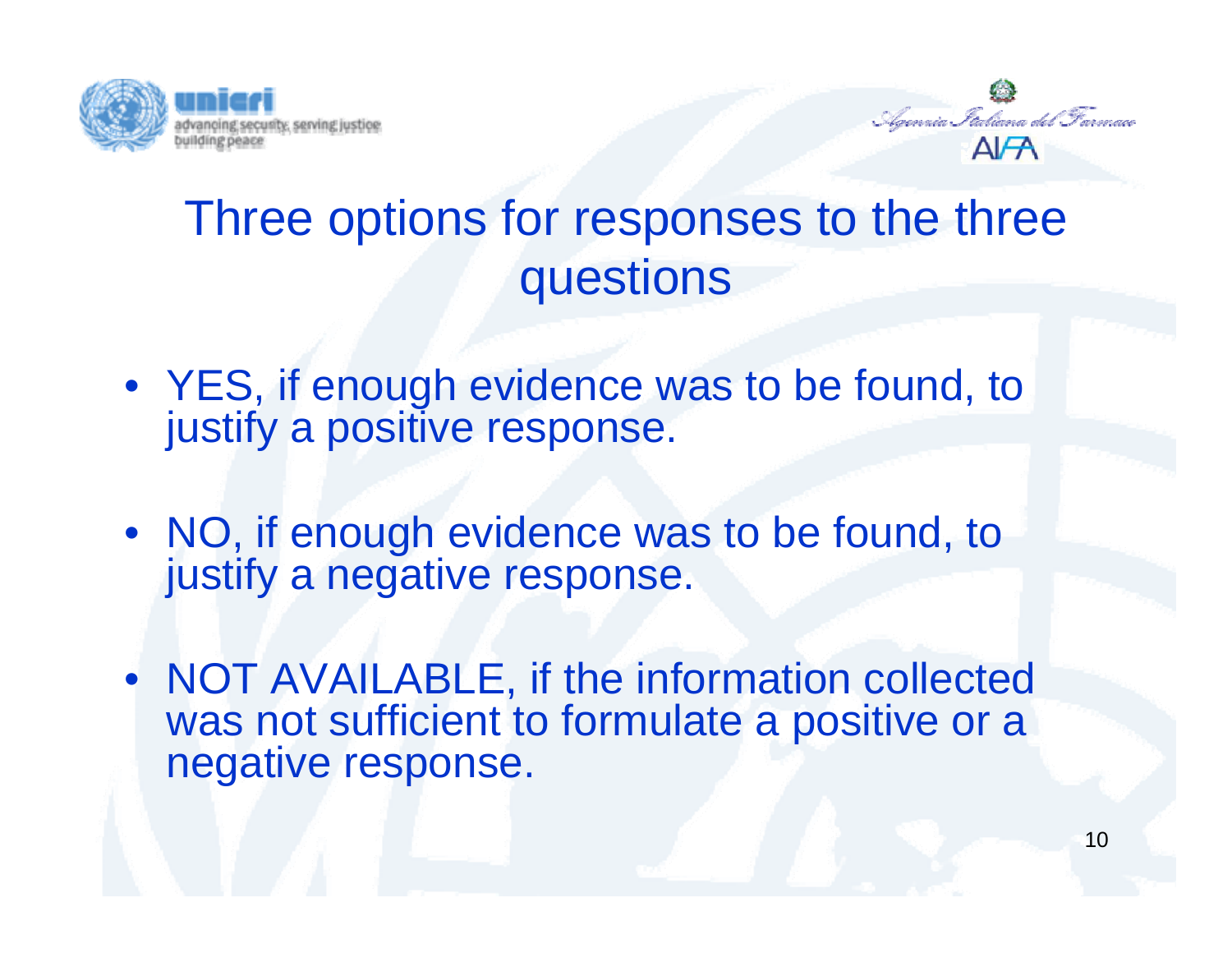



## Country information sheet

**Afri ca n Country** 

| ethics in research | Guidelines and/or SOPs concerning                                                                      |  |  |
|--------------------|--------------------------------------------------------------------------------------------------------|--|--|
|                    |                                                                                                        |  |  |
| participants       | National/Institutional Bioethics<br>Committees that review ethics of<br>biomedical research with human |  |  |
|                    |                                                                                                        |  |  |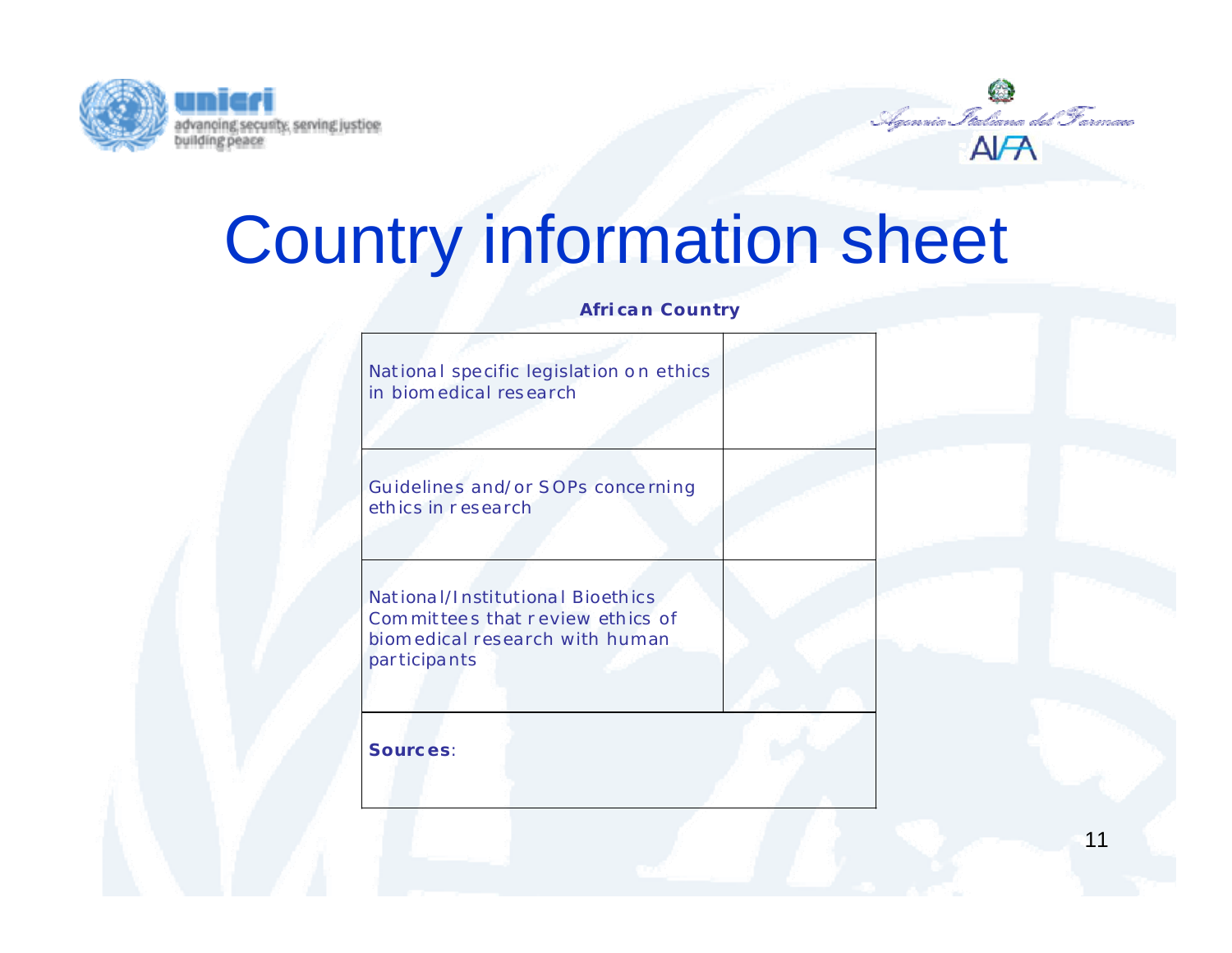



#### Situation analysis in Africa:

- Primary sources of information:
	- –Emails sent to individual experts
	- $\mathcal{L}_{\mathcal{A}}$ Experts meetings
	- $\mathcal{L}_{\mathcal{A}}$  , and the set of the set of the set of the set of the set of the set of the set of the set of the set of the set of the set of the set of the set of the set of the set of the set of the set of the set of th International and regional conferences
- • Secondary information obtained from:
	- $\mathcal{L}_{\mathcal{A}}$  , and the set of the set of the set of the set of the set of the set of the set of the set of the set of the set of the set of the set of the set of the set of the set of the set of the set of the set of th Database queries
	- Documents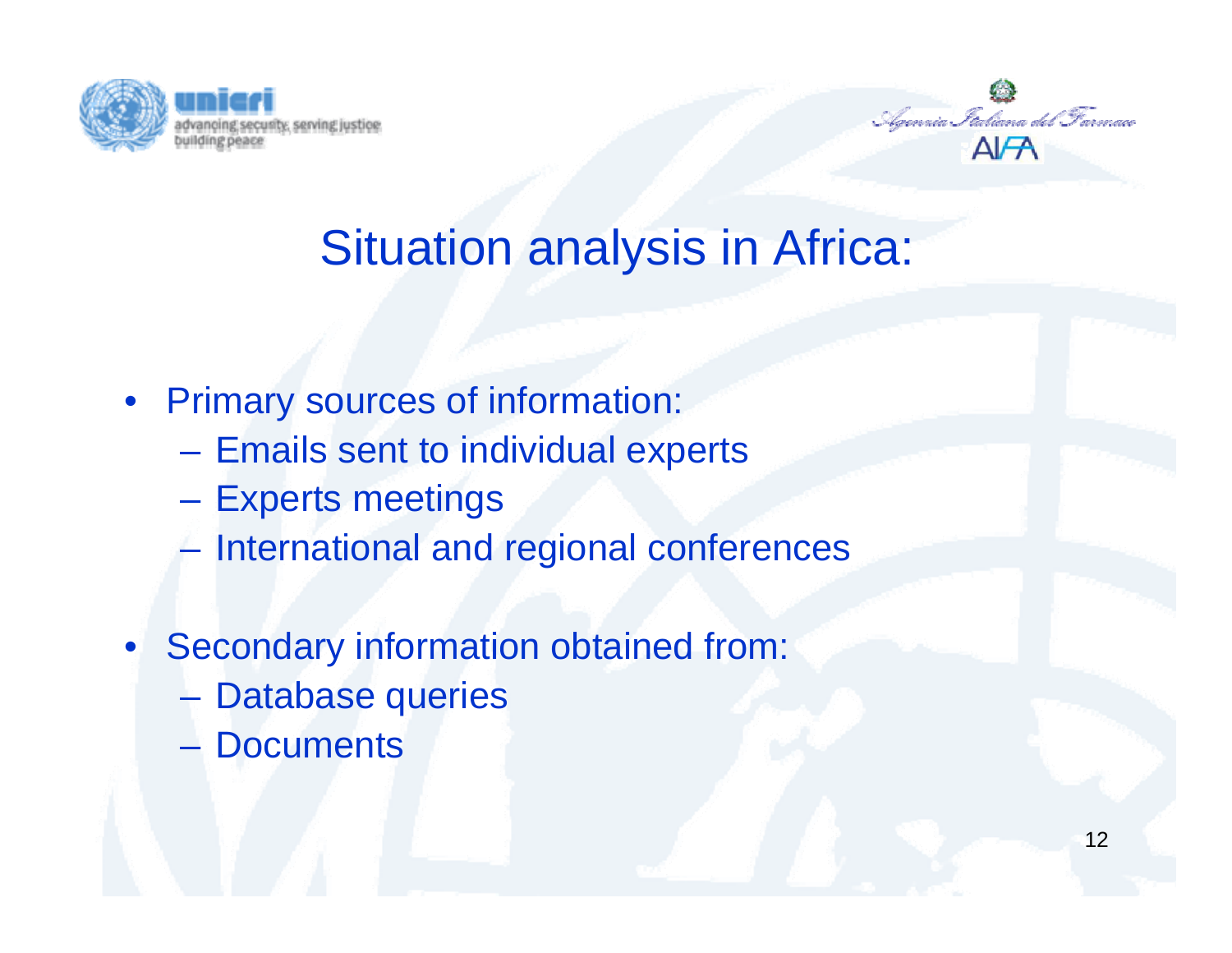



Information was received directly from 10 countries: Egypt, Malawi, Mauritius, Morocco, Nigeria, Senegal, South Africa, Tanzania, Togo, Tunisia.

All other country information sheets were completed through the analysis of the documents collected during the research study.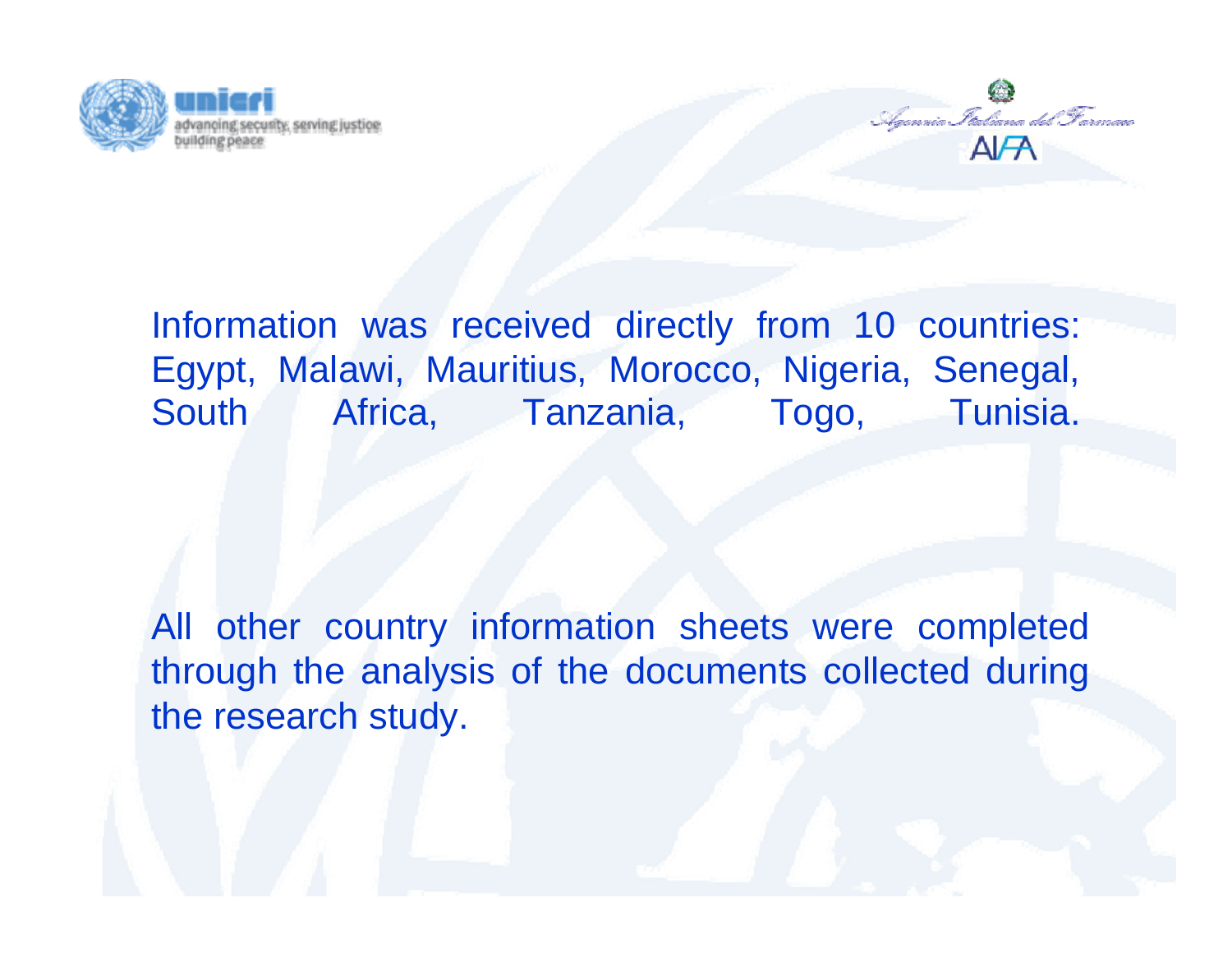



### Percentage of analyzed and not analyzed countries



**Analyzed countries 75% Not analyzed countries 25%**

14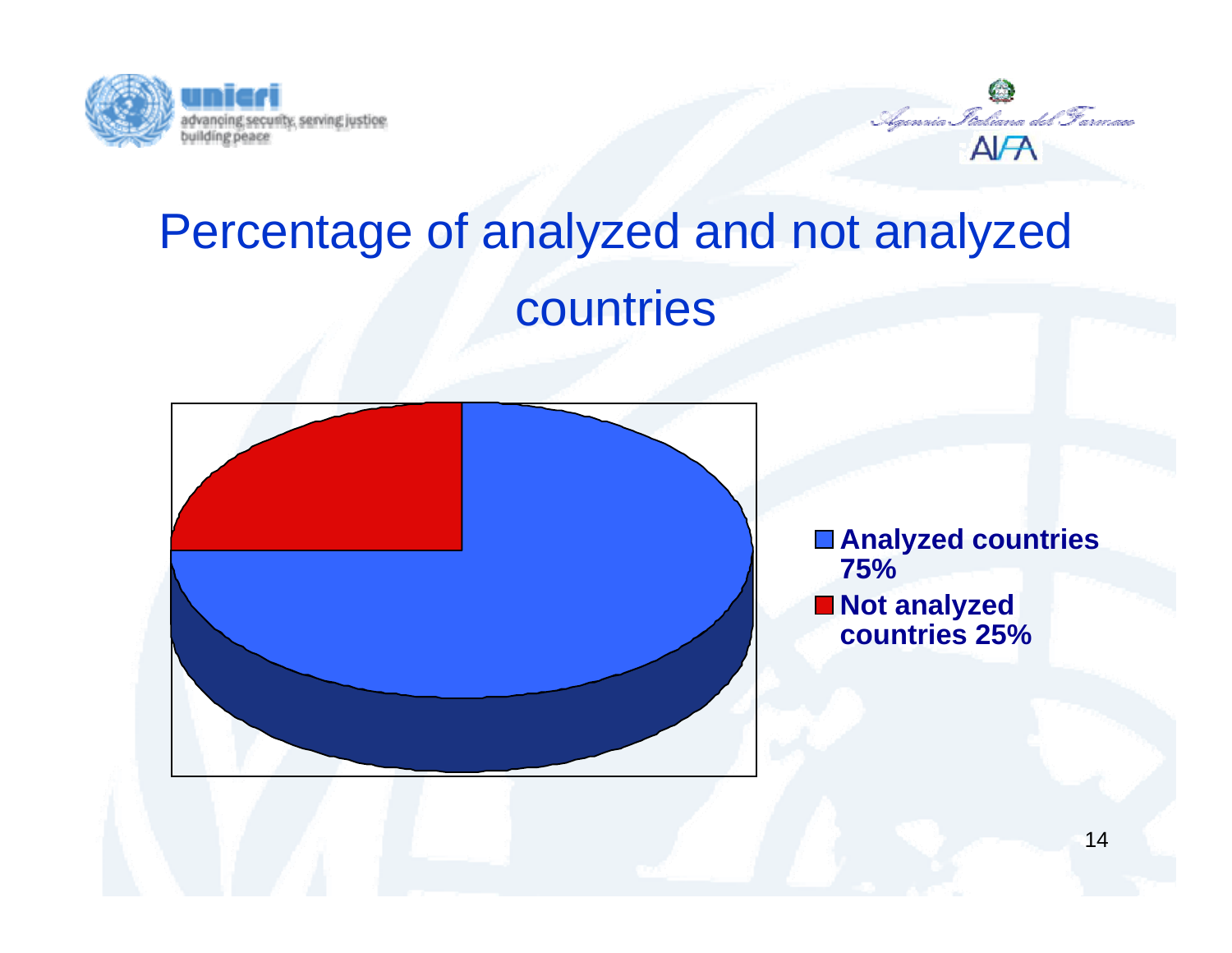



#### Country information sheets completion rate



**Fully completed sheets 15%Partially completed sheets 62% Totally empty sheets 23%**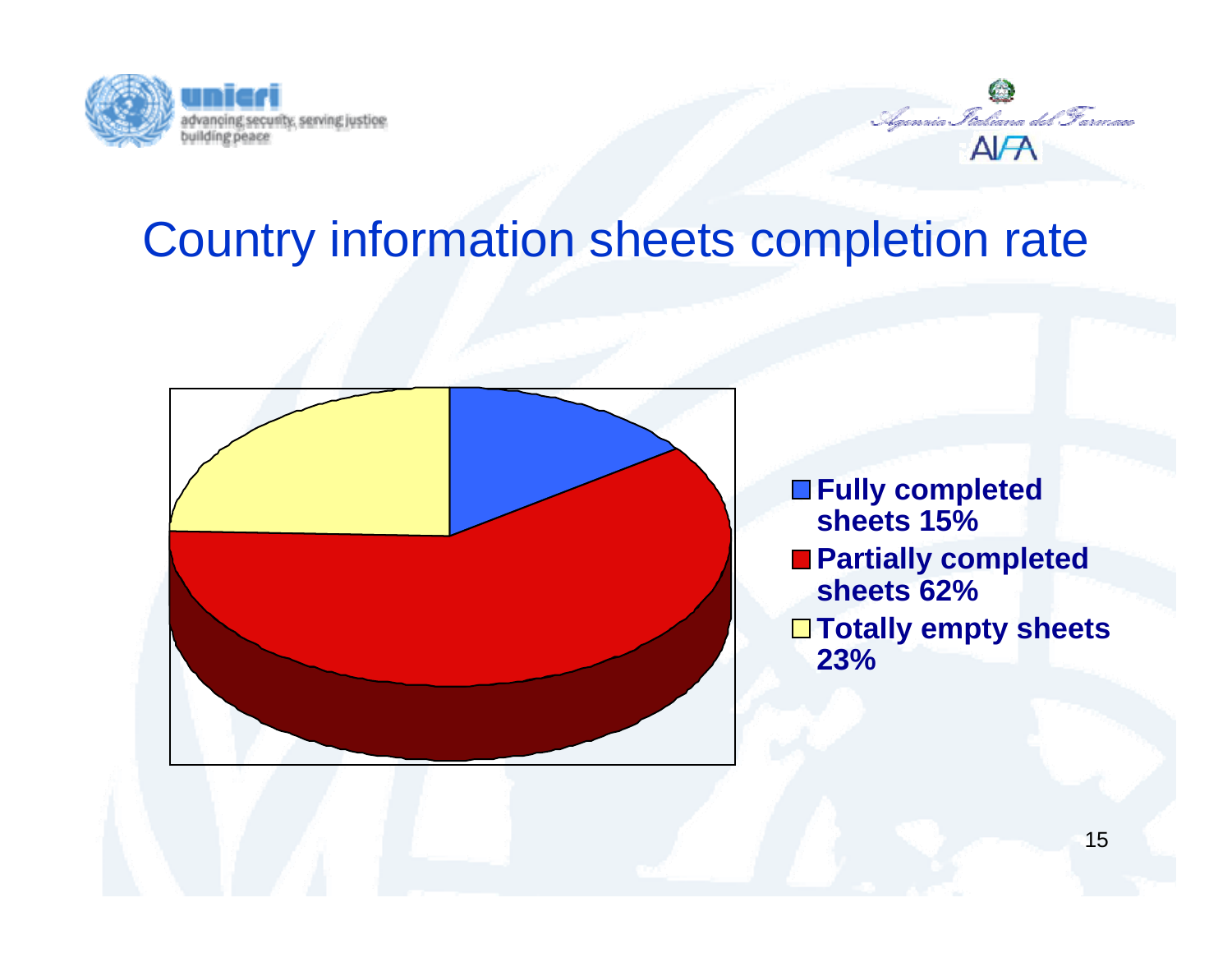



Agennia Italiana del Farmaco

|                                                                                                                                 | <b>YES</b> | <b>NO</b> | N/A   |  |
|---------------------------------------------------------------------------------------------------------------------------------|------------|-----------|-------|--|
| 1) Existence of national specific legislation on<br>ethics in biomedical research                                               | 7,5%       | 17,5%     | 75%   |  |
| 2) Existence of national specific guidelines and/or<br>SOPs concerning ethics in clinical research                              | 20%        | 7,5%      | 72,5% |  |
| 3) Presence of national or institutional research<br>ethics committees reviewing biomedical research<br>with human participants | 75%        | 25%       | 0%    |  |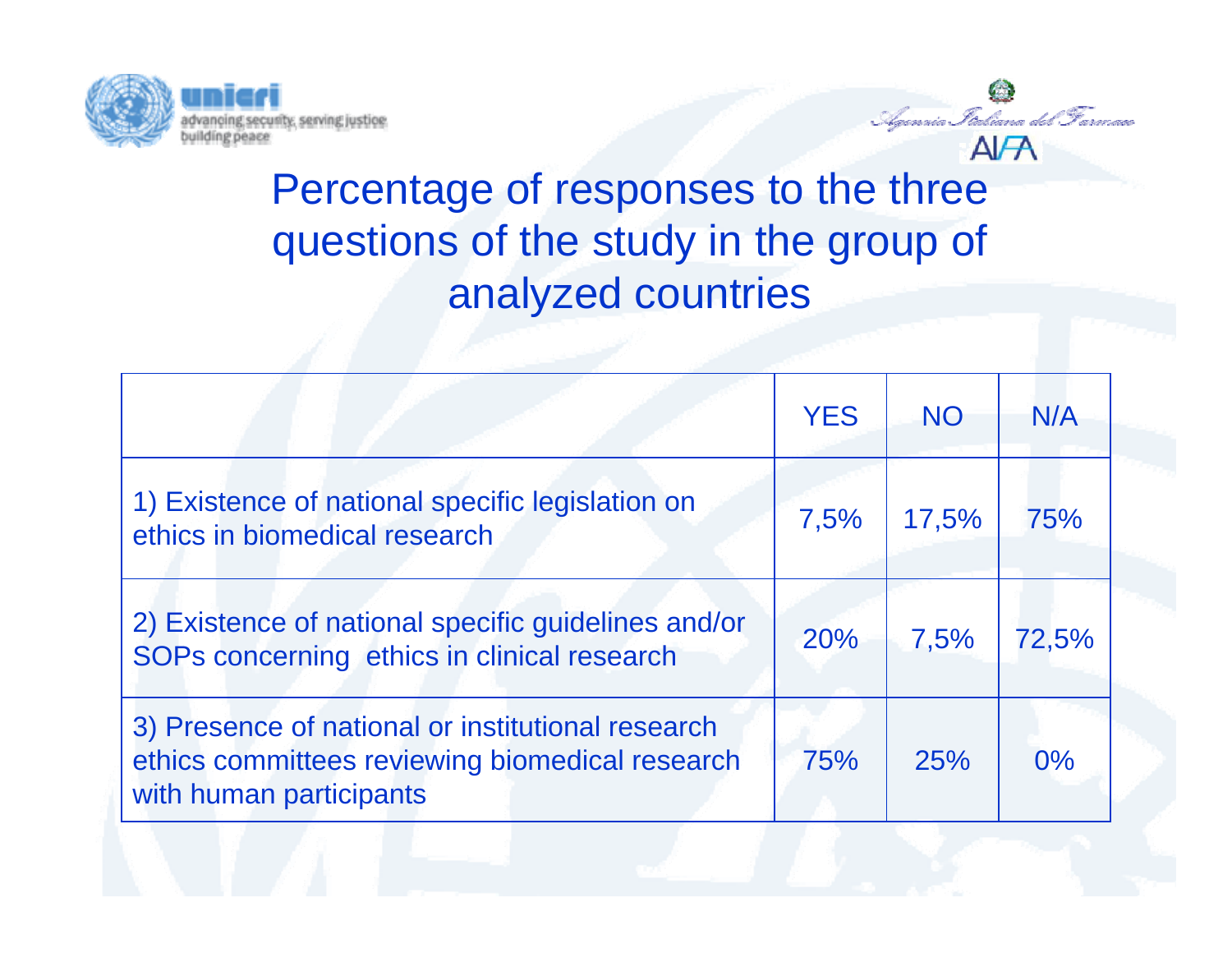



#### Percentage of responses to the three questions of the study in the group of analyzed countries

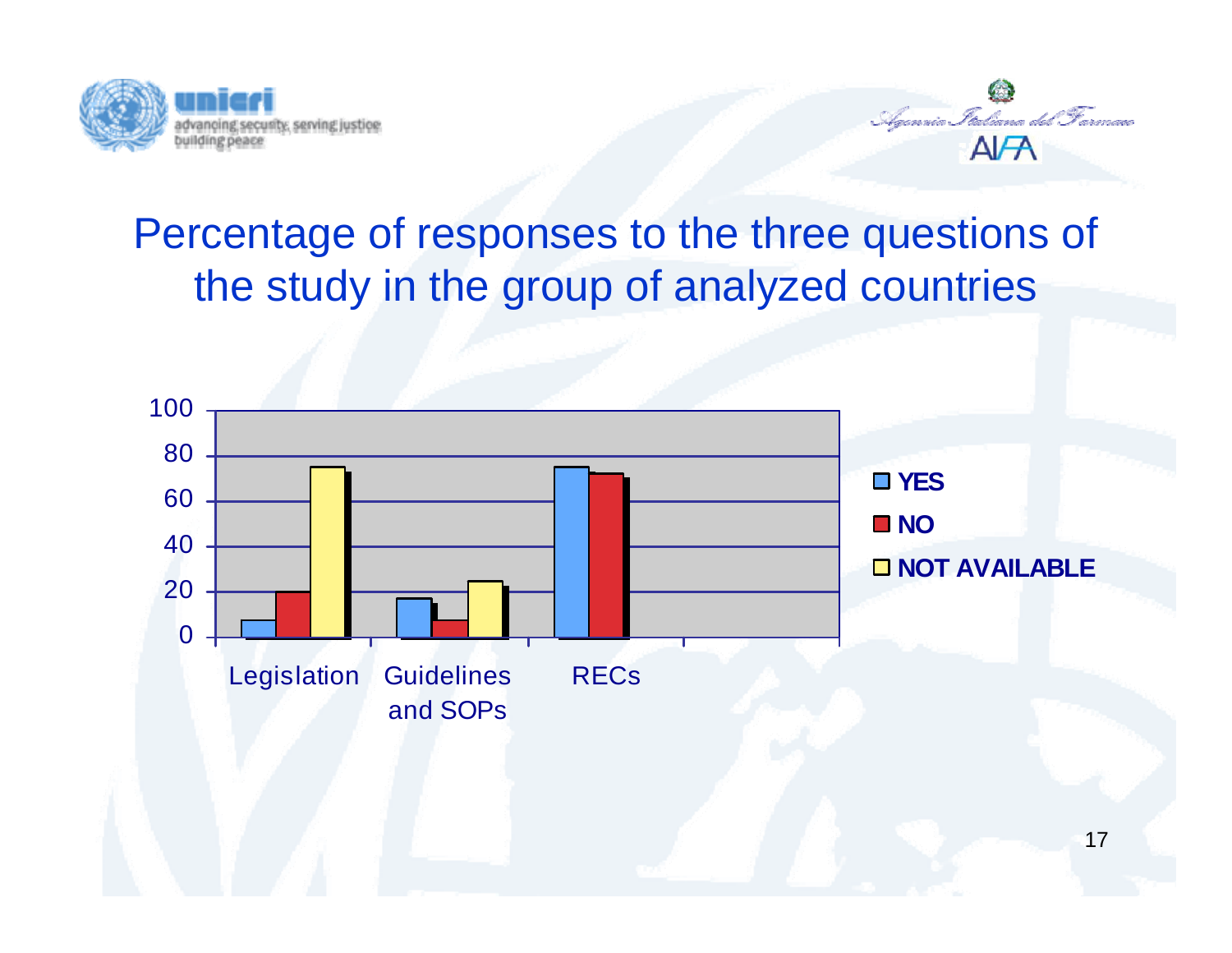



- Training
- Organizational funding
- Independence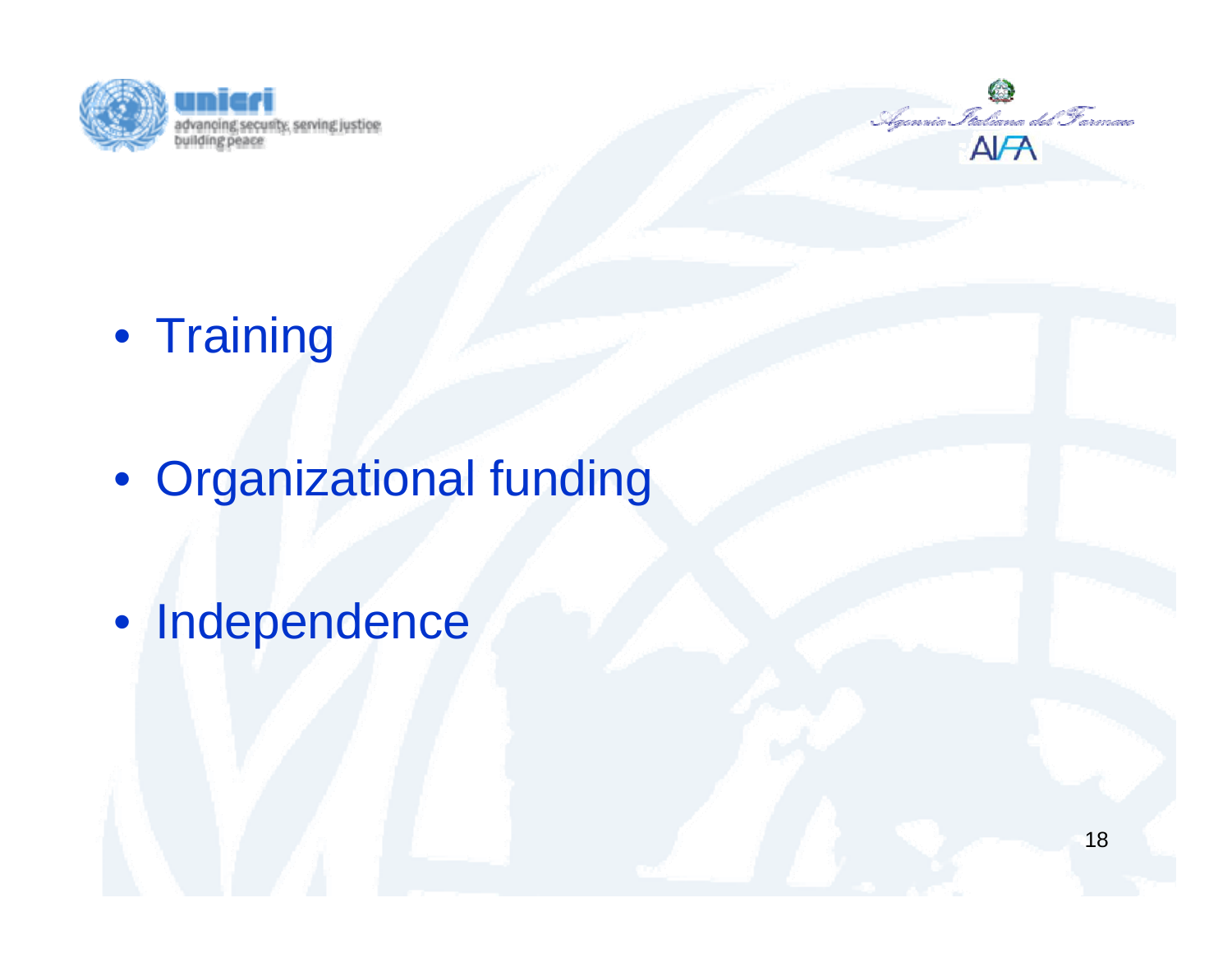



The United Nations and the international community at large must strengthen their role in promoting the importance of ethical review of biomedical research in a number of ways:

- By promoting GCP guidelines
- By promoting training activities for RECs
- $\bullet$  By promoting ethical and human health sensitisation among policy makers, judges and governmental officers